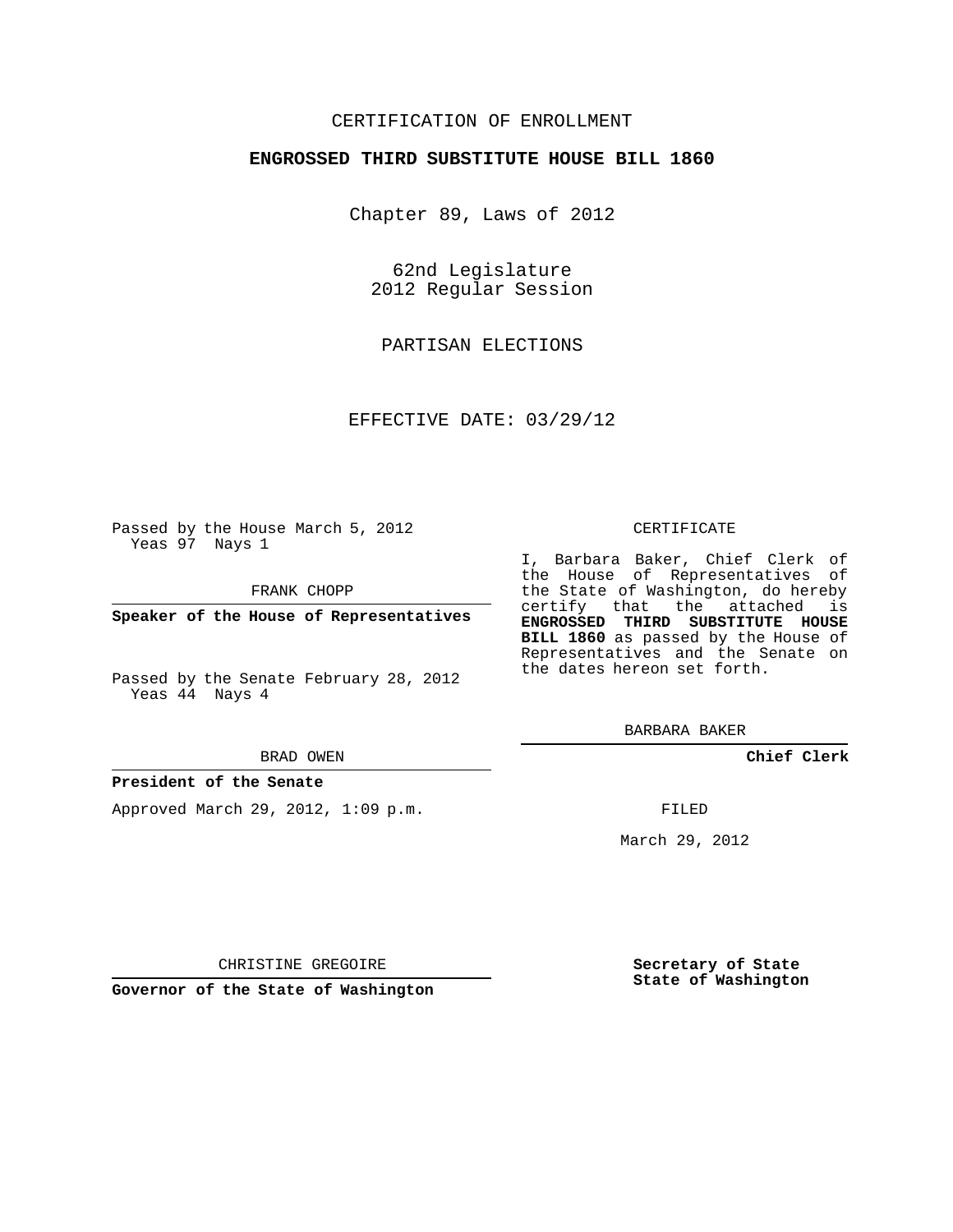# **ENGROSSED THIRD SUBSTITUTE HOUSE BILL 1860** \_\_\_\_\_\_\_\_\_\_\_\_\_\_\_\_\_\_\_\_\_\_\_\_\_\_\_\_\_\_\_\_\_\_\_\_\_\_\_\_\_\_\_\_\_

\_\_\_\_\_\_\_\_\_\_\_\_\_\_\_\_\_\_\_\_\_\_\_\_\_\_\_\_\_\_\_\_\_\_\_\_\_\_\_\_\_\_\_\_\_

AS AMENDED BY THE SENATE

Passed Legislature - 2012 Regular Session

# **State of Washington 62nd Legislature 2012 Regular Session**

**By** House General Government Appropriations & Oversight (originally sponsored by Representative Hurst)

READ FIRST TIME 02/06/12.

 AN ACT Relating to partisan elections; amending RCW 29A.24.311, 29A.60.021, and 29A.80.051; adding a new section to chapter 29A.52 RCW; creating a new section; and declaring an emergency.

BE IT ENACTED BY THE LEGISLATURE OF THE STATE OF WASHINGTON:

 NEW SECTION. **Sec. 1.** The United States district court, western district of Washington, ruled that Washington's method of electing political party precinct committee officers is unconstitutional based on the associational rights of political parties. The court stated that Washington may decide to implement elections for precinct committee officer in a manner not yet conceived but ultimately satisfactory to the political parties. Washington may even implement these elections in a way that severely burdens the political parties' associational rights but does so in a manner narrowly tailored to serve a compelling governmental interest. The major political parties stated in court that they might be satisfied of party membership if a voter affirms affiliation with the particular party. Toward this end, the legislature has worked closely with the major political parties to develop a system of electing precinct committee officers that the parties support, that will protect the secrecy of the ballot, and will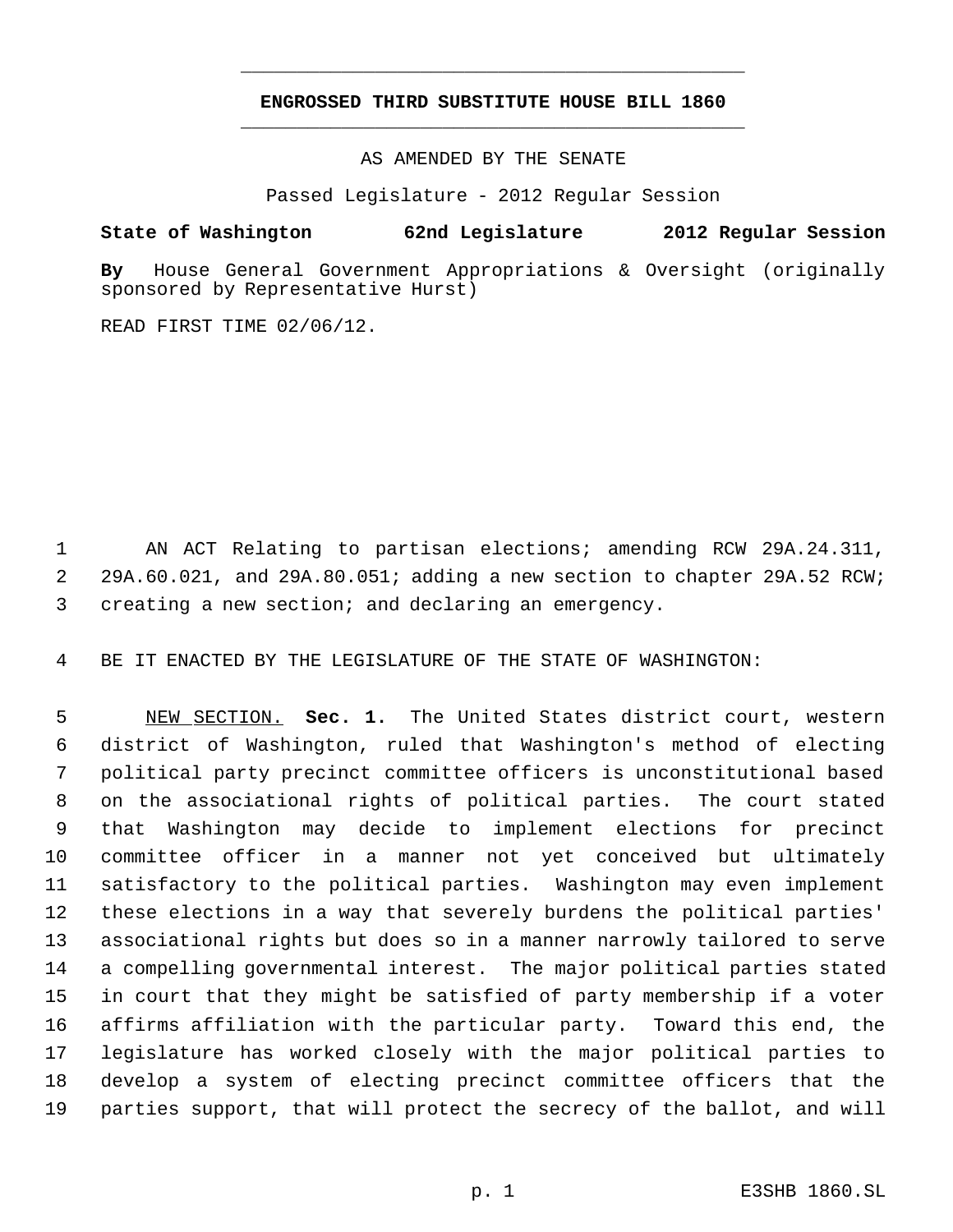not increase burdens placed on local election officials. Therefore, it is the intent of the legislature to remedy the unconstitutional method of selecting precinct committee officers by implementing a provision requiring voters to affirm an affiliation with the appropriate party in order to vote in a race for precinct committee officer in that party. The legislature finds that the office of precinct committee officer itself is both a constitutionally recognized and authorized office with certain duties outlined in state law and the state Constitution.

 **Sec. 2.** RCW 29A.24.311 and 2011 c 349 s 13 are each amended to read as follows:

11 (1) Any person who desires to be a write-in candidate and have such votes counted at a primary or election may file a declaration of candidacy with the officer designated in RCW 29A.24.070 not later than the day ballots must be mailed according to RCW 29A.40.070. Declarations of candidacy for write-in candidates must be accompanied by a filing fee in the same manner as required of other candidates filing for the office as provided in RCW 29A.24.091.

18 (2) Votes cast for write-in candidates who have filed such declarations of candidacy and write-in votes for persons appointed by major political parties pursuant to RCW 29A.28.021 need only specify the name of the candidate in the appropriate location on the ballot in order to be counted. Write-in votes cast for any other candidate, in order to be counted, must designate the office sought and position number or political party, if the manner in which the write-in is done does not make the office or position clear.

(3) No person may file as a write-in candidate where:

27 ( $(\overline{+1})$ ) (a) At a general election, the person attempting to file either filed as a write-in candidate for the same office at the preceding primary or the person's name appeared on the ballot for the same office at the preceding primary;

31 ( $(\frac{2}{2})$ ) (b) The person attempting to file as a write-in candidate has already filed a valid write-in declaration for that primary or election, unless one or the other of the two filings is for the office of precinct committeeperson;

35 ( $(\frac{43}{})$ ) (c) The name of the person attempting to file already appears on the ballot as a candidate for another office, unless one of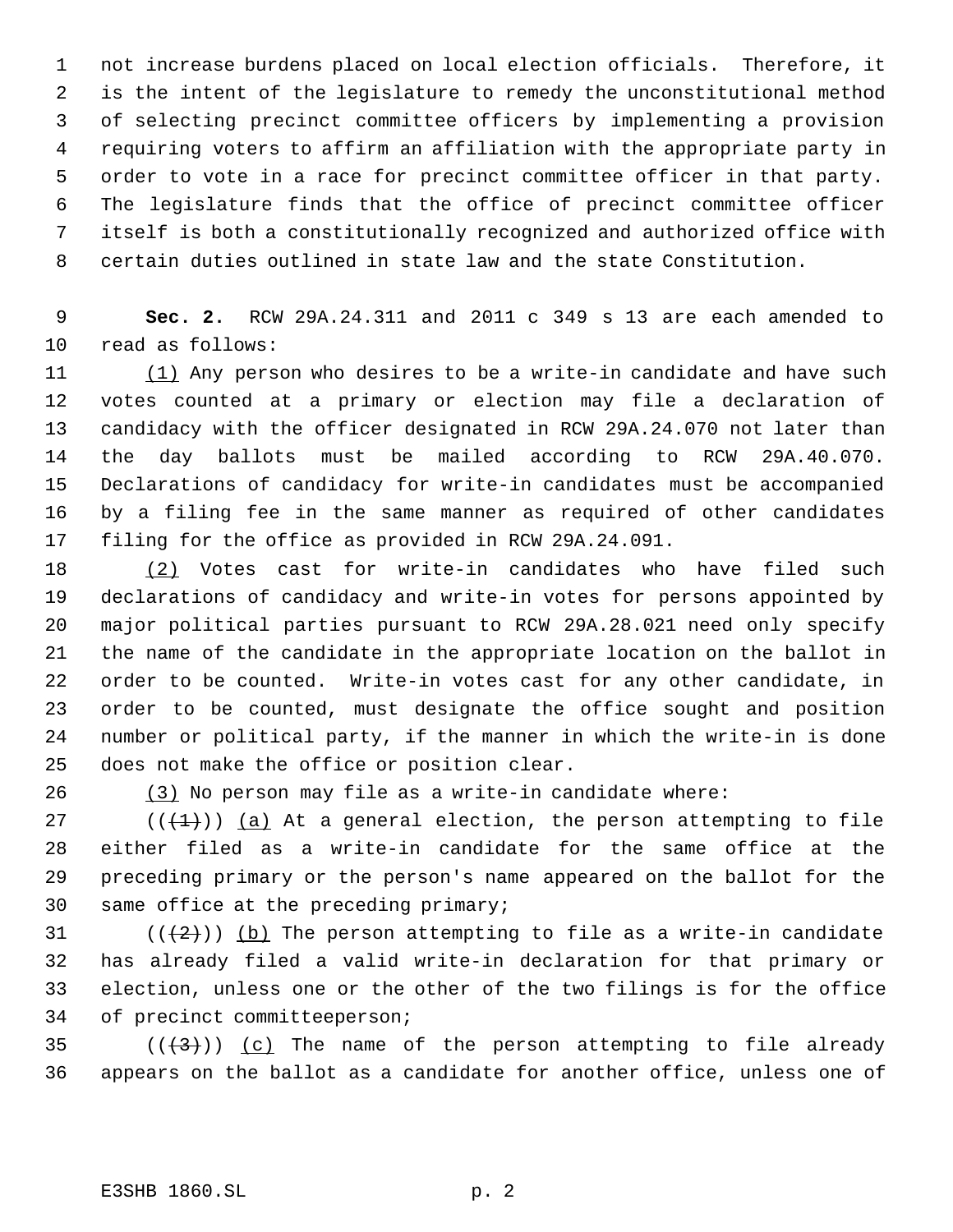the two offices for which he or she is a candidate is precinct 2 committeeperson<sub>i</sub>

(d) The office filed for is committee precinct officer.

4 (4) The declaration of candidacy shall be similar to that required by RCW 29A.24.031. No write-in candidate filing under this section may be included in any voter's pamphlet produced under chapter 29A.32 RCW unless that candidate qualifies to have his or her name printed on the general election ballot. The legislative authority of any jurisdiction producing a local voter's pamphlet under chapter 29A.32 RCW may provide, by ordinance, for the inclusion of write-in candidates in such pamphlets.

 NEW SECTION. **Sec. 3.** A new section is added to chapter 29A.52 RCW to read as follows:

 (1) The office of precinct committee officer must be voted upon at the primary election in each even-numbered year. If no one files for the office, the office shall be filled in accordance with RCW 29A.28.071. If, after the last day to withdraw, only one candidate has filed for the office in a precinct, that candidate is deemed elected and the auditor shall issue a certificate of election. Only contested races may appear on the ballot.

 (2) The ballot format may be either a consolidated ballot or a physically separate ballot. If a consolidated ballot is used, the races for precinct committee officer must be clearly delineated from other races on the ballot. If a physically separate ballot is used, it must be distinguishable from the top two primary ballot. If the ballot is returned in the return envelope provided, but outside of the security envelope, it shall not be grounds to invalidate the ballot.

 (3) The following instructions must appear on the ballot: "In order to vote for precinct committee officer, a partisan office, you must affirm that you are a Democrat or a Republican and may vote only for one candidate from the party you select. Your vote for a candidate affirms your affiliation with the same party as the candidate. This preference is private and will not be matched to your name or shared."

 (4) Party affiliation is affirmed by including the following statement after the name of each candidate: "I affirm I am a Democrat." if the candidate is a Democrat, or "I affirm I am a Republican." if the candidate is a Republican.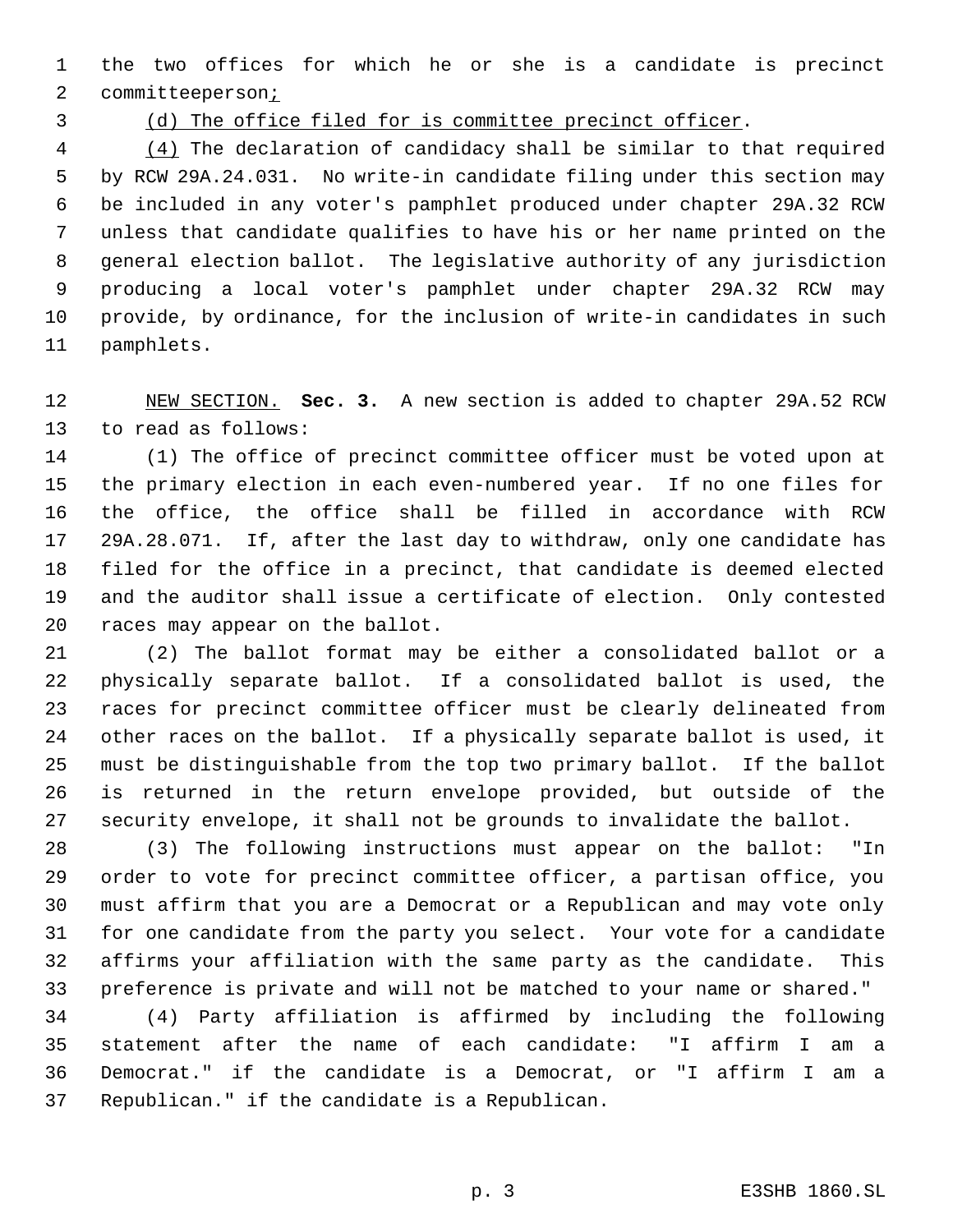(5) If a voter votes for candidates from both parties, the votes cast in the election for precinct committee officer on that ballot will not be tabulated and reported.

 **Sec. 4.** RCW 29A.60.021 and 2005 c 243 s 12 are each amended to read as follows:

 (1) For any office, except precinct committee officer, at any election or primary, any voter may write in on the ballot the name of any person for an office who has filed as a write-in candidate for the office in the manner provided by RCW 29A.24.311 and such vote shall be counted the same as if the name had been printed on the ballot and marked by the voter. No write-in vote made for any person who has not filed a declaration of candidacy pursuant to RCW 29A.24.311 is valid if that person filed for the same office, either as a regular candidate or a write-in candidate, at the preceding primary. Any abbreviation used to designate office or position will be accepted if the canvassing board can determine, to its satisfaction, the voter's intent.

 (2) The number of write-in votes cast for each office must be recorded and reported with the canvass for the election.

 (3) A write-in vote for an individual candidate for an office whose name appears on the ballot for that same office is a valid vote for that candidate as long as the candidate's name is clearly discernible, even if other requirements of RCW 29A.24.311 are not satisfied and even if the voter also marked a vote for that candidate such as to register an overvote. These votes need not be tabulated unless: (a) The difference between the number of votes cast for the candidate apparently qualified to appear on the general election ballot or elected and the candidate receiving the next highest number of votes is less than the sum of the total number of write-in votes cast for the office plus the overvotes and undervotes recorded by the vote tabulating system; or (b) a manual recount is conducted for that office.

 (4) Write-in votes cast for an individual candidate for an office whose name does not appear on the ballot need not be tallied unless the total number of write-in votes and undervotes recorded by the vote tabulation system for the office is greater than the number of votes cast for the candidate apparently qualified to appear on the general election ballot or elected.